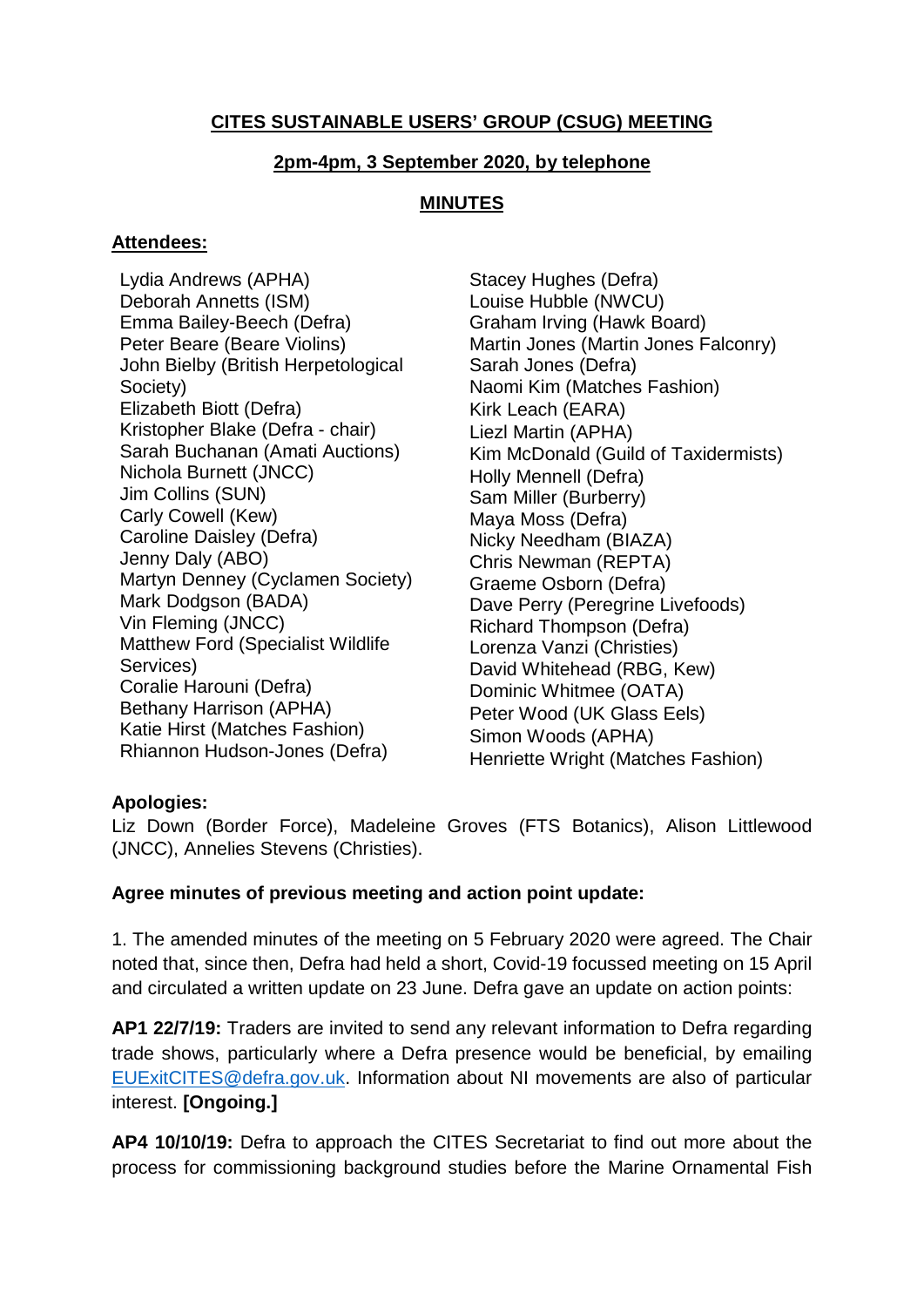Workshop. OATA to contact Defra's Marine Team representative to set up a separate meeting to discuss this further. [**Update:** *Email update provided to OATA. OATA offered to share with Defra a draft statement from international pet trade associations and others to the Secretariat.* **Completed.**]

**AP1 5/2/20:** REPTA to provide details of the most recent incident with French customs to UKMA.CITES@defra.gov.uk for Defra/APHA to look into. Any other CSUG members having similar problems should inform Defra. [**Completed.**]

**AP3 5/2/20:** CSUG members to send Defra (EUExitCITES@defra.gov.uk) information on foreseeable challenges faced by traders in CITES specimens after the transition period and possible solutions. [**Ongoing.**]

**AP4 5/2/20:** Defra to circulate an agreed interpretation of 10kg per shipment to CSUG members. Defra/APHA also to consider the issue of composite items and whether advice can be provided to support interpretation. [**Ongoing.**]

**AP8 5/2/20:** REPTA to approach the Star tortoise breeder so that they can start discussions with APHA about applying to register as a commercial, captive-breeding facility. [**Update:** *The breeder is waiting for Art 10 paperwork from APHA*. **Carried forward.**]

**AP9 5/2/20:** APHA/SAs/Defra to provide further information to CSUG members on the criteria for referring applications to SAs. [*See para 24.* **Completed.**]

**AP11 5/2/20:** Defra to update the group on any developments with regard to charging and to circulate details of any consultation in due course. [*See para 25.* **Completed.**]

# **Corporate update:**

2. Defra reported on a number of staff moves. There was also a re-structuring of international biodiversity functions but nothing that should affect the day-to-day operation of the CITES team. The teams were bidding to maintain current resourcing as part of the ongoing Government Spending Review, as well as funding to replace Unicorn.

3. APHA advised that a new Operations Manager had been appointed.

4. NWCU – Lou Hubble advised that her three-year secondment as Head of the Unit ends in November and she thanked everyone for their support during her tenure.

5. Kew informed the group that a member of the team had left but that the post would be filled in November.

# **Policy updates:**

**(i) EU Exit -**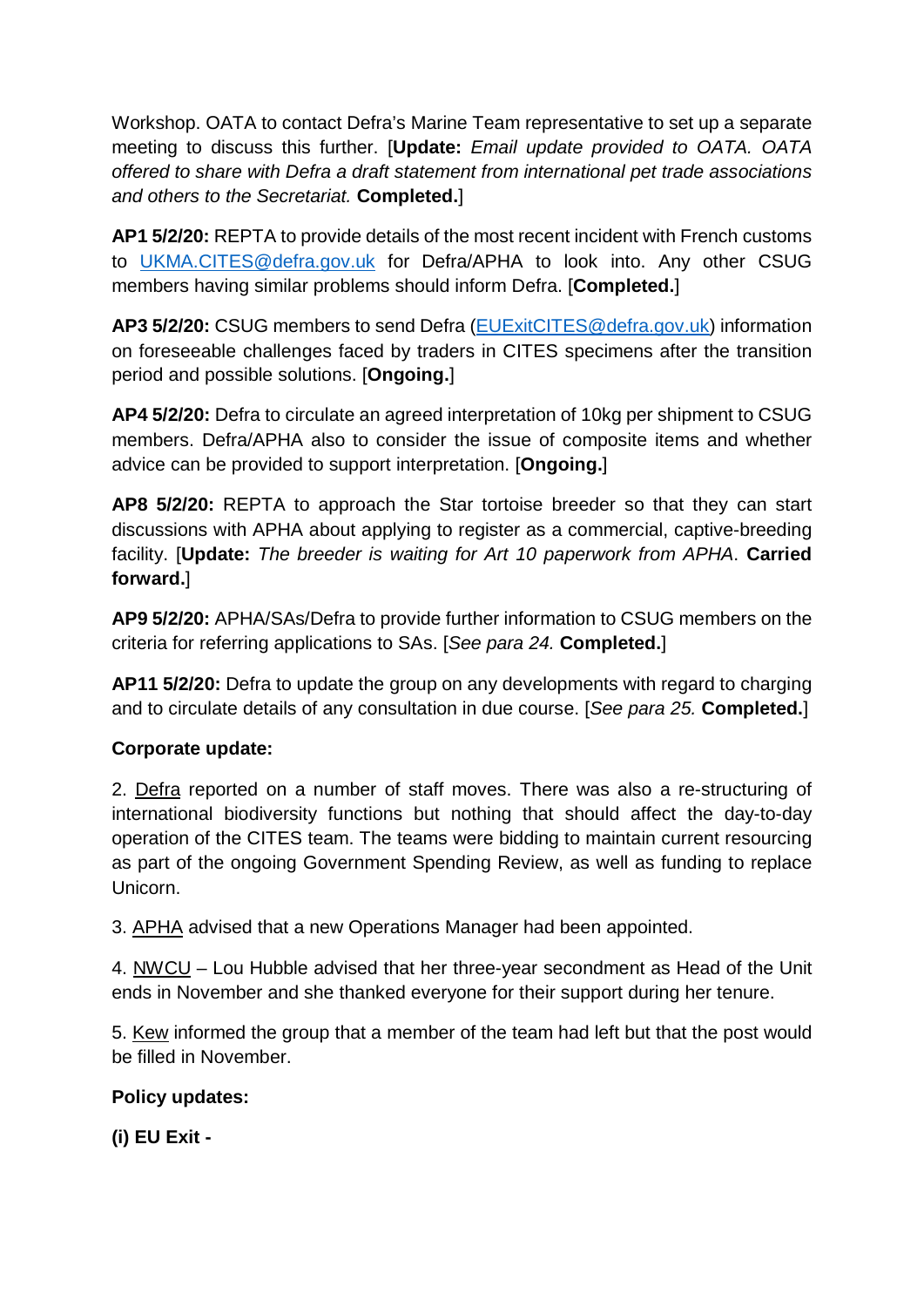6. The Transition Period ends at 11pm on 31 December 2020 at which time controls that previously applied at the EU border will apply at the UK border, and between Northern Ireland (NI) and Great Britain. The concluding Statutory Instrument (SI) is in final draft stage, and will be in place at the end of the year. It consolidates past 'Exit' SIs and incorporates further amendments particularly those required to implement the NI Protocol. It will be available on Gov.uk. As yet there is no future trade agreement in place with the EU. If no agreement is forthcoming, the UK will leave the transition period on World Trade Organisation rules. Negotiations with the USA, New Zealand and Australia are ongoing.

7. Designated CITES Points of Entry and Exit (PoE) will need to be used from the end of the year for all CITES movements. Defra continues to work with ports, Local Authorities, Border Force and HMRC on scenario and contingency planning, testing and training. Phytosanitary controls will not apply until 1 April 2021.

8. ISM and ABO expressed concern about the movement of musical instruments between NI and mainland Britain. ABO raised concern that there are no PoEs in the north east of England. Defra is aware of the issue of available PoEs and is looking how to minimise burdens.

**Action Point 1:** Defra to circulate a link to the Command Paper on implementation of the NI Protocol. [**Completed**.]

**Action Point 2:** Defra to hold a separate meeting with musical instrument sector CSUG members to discuss CITES controls after the Transition Period. [**Completed**]

**Action Point 3:** Defra to circulate a list of UK Border Control Posts and categories of goods they can take. [Available here. **Completed.**]

9. The Cyclamen Society noted that NI members participated in a seed exchange and asked whether phytosanitary certificates would be required.

**Action Point 4:** Defra to direct the Cyclamen Society's query about phytosanitary certificates to the relevant team for response.

10. Kew had launched a survey over the summer to estimate levels of trade between the UK and EU Member States in CITES flora after the Transition Period. They were extending the deadline to 21 September to gather more responses. Kew encouraged CSUG members to share the questionnaire with relevant contacts and to let them know (at CITES@kew.org) of any other fora in which to promote it.

11. A number of publicity products have been developed to explain the requirements for moving CITES specimens from 1 January 2021. Please get in touch via EUExitCITES@defra.gov.uk if a supply of these materials would be helpful to you or your members. A questionnaire on preparedness had also been put together to help determine the level of awareness amongst stakeholders (both circulated to CSUG members on 7 and 9 September).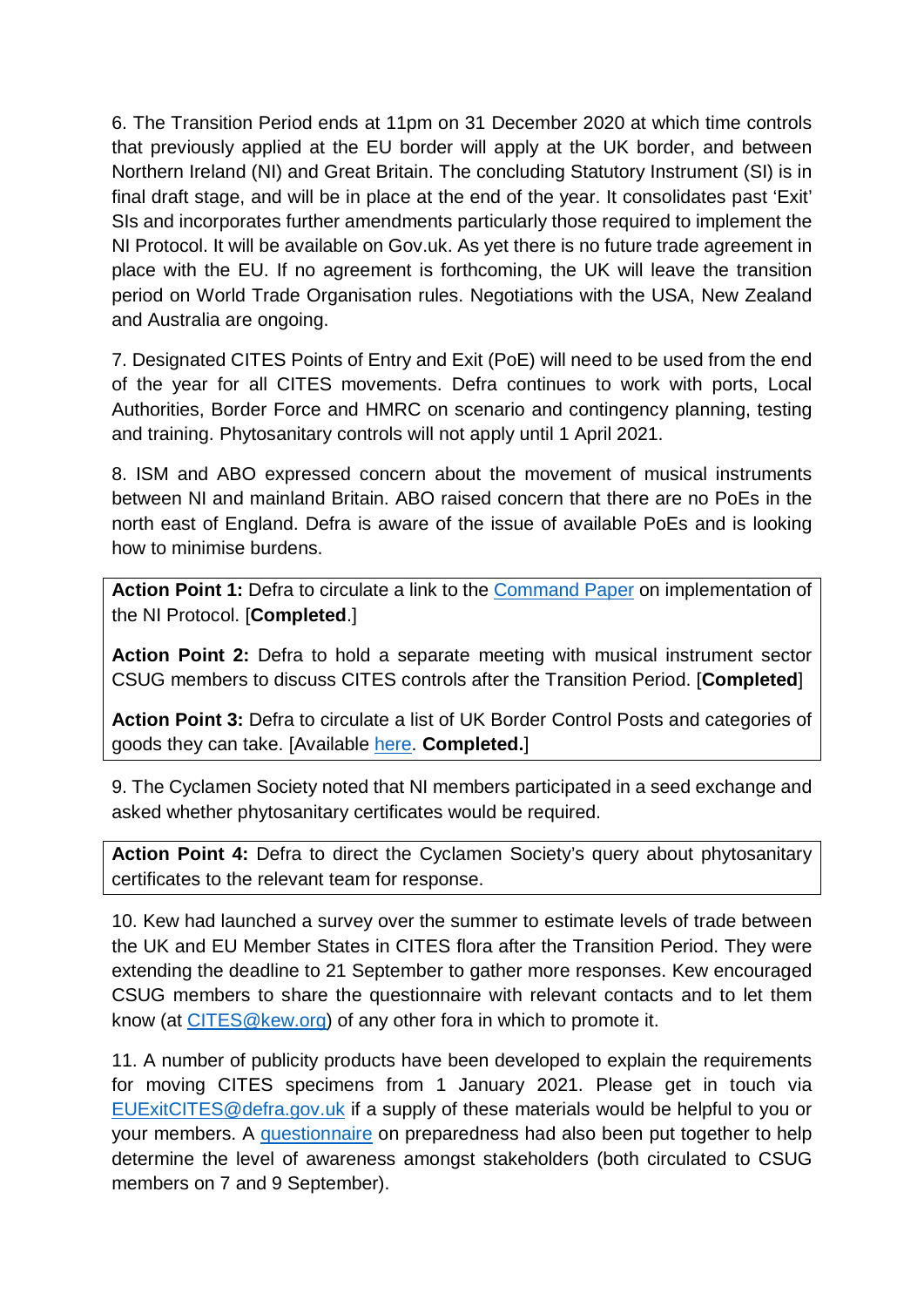## **(ii) UK Ivory Act.**

12. Defra's Ivory Team explained that, further to the judicial review brought in respect of the Ivory Act, the Supreme Court had rejected an application to appeal against the Appeal Court's judgment. Defra had therefore resumed preparations to implement the Act and planned to bring the Act into force as soon as is practicable. This would take time as there first needed to be a public consultation on aspects of the Act's implementation, followed by an analysis of responses. Defra noted that traders needed plenty of notice before new processes were introduced. Publication of the summary of responses to last year's call for evidence on non-elephant ivory trade had been delayed but would be published in due course.

**Action Point 5:** BADA to email Defra for an update on a commitment given to consult on non-legislative aspects of the Ivory Act eg 10% ivory composition and criteria for identifying items of outstanding artistic value and importance.

## **(iii) COTES: update on civil sanctions guidance.**

13. Defra had paused work on this while handling other priorities but was picking this back up. There is a requirement to consult on proposals to use civil sanctions and on penalty levels. The guidance would have two parts: statutory and interpretive e.g. the inclusion of Article 10 reference numbers in sale advertisements. Business to business trade was being looked at. OATA flagged the Animal Welfare Regulations 2018 guidance notes which included a point on this (condition 2.3 on p27 refers).

### **EU and international CITES meetings – review and forward look:**

# **(i and ii) 18th Conference of the Parties (CoP18) and EU meetings.**

14. Delayed Appendix II listings for *Cedrela* and sea cucumbers entered into force on 28 August 2020. The UK did not attend the March and June EU meetings but had distributed a link to the summary of conclusions. Member States were amending Regulation 865/2006 and the Permitting Regulation to reflect CoP18 changes, mainly the inclusion of new source code Y, upgrading phytosanitary procedures and labelling. Defra had not had sight of those but would need to reflect on whether the UK needed to make similar changes.

15. The EU was considering candidates for Annex D listings and some Member States were questioning whether a number of reservations remained valid. Defra did not hold a list of species under consideration for inclusion in Annex D. SUN advised the UK against emulating the EU's example without first forming its own view.

**Action Point 6:** Defra to share a list of species where listing proposals at CoP18 were unsuccessful. [*See here for the results of CoP18 listing proposals*. **Completed.**]

**(iii) 31st Animals Committee (AC31), 25th Plants Committee (PC25) and 73rd Standing Committee (SC73) meetings.**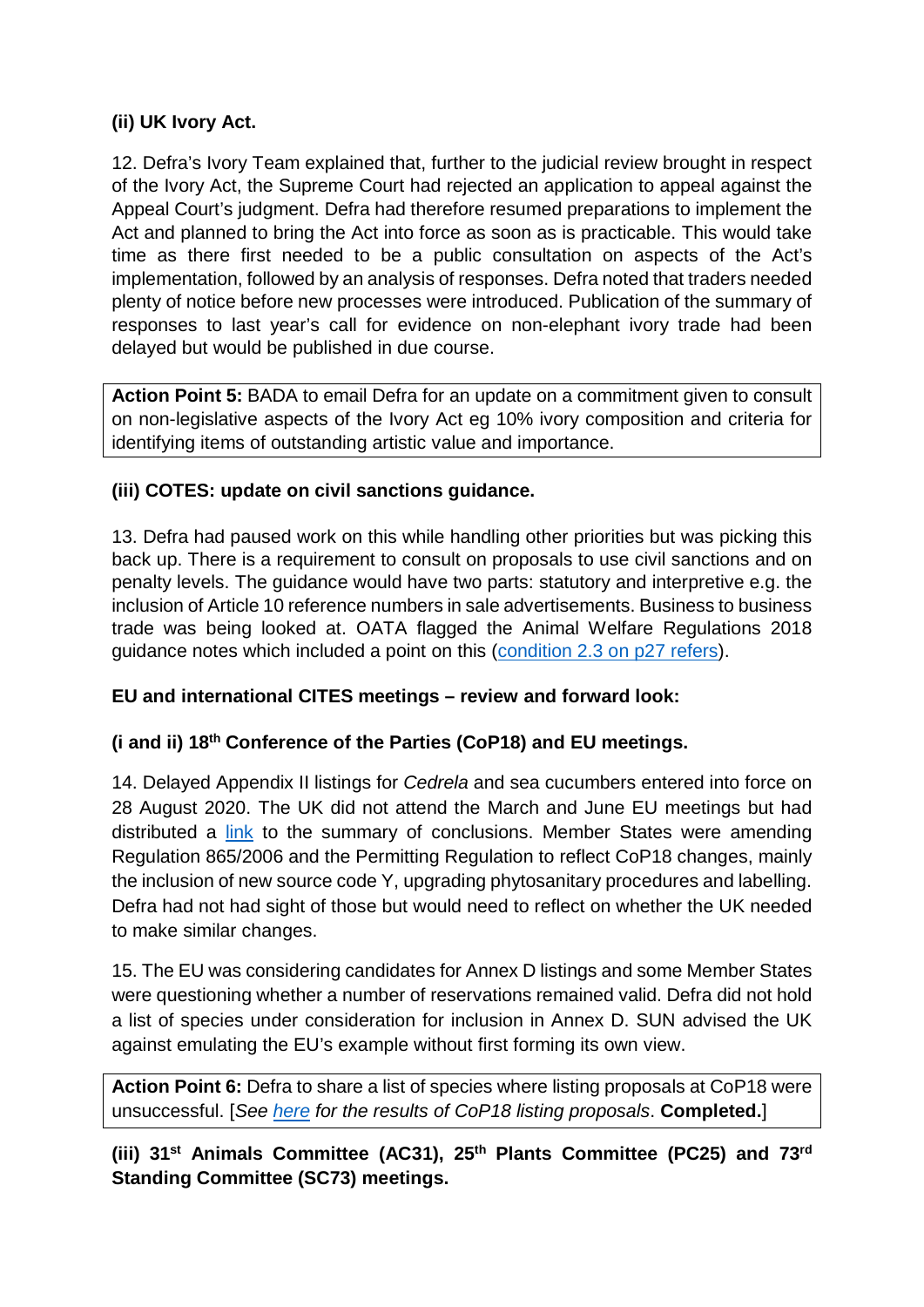16. Defra explained that as key international meetings had been postponed, the Secretariat was exploring the use of Rule 20 for SC, and Rule 19 for AC31 and PC25, on electronic decision making to progress work intersessionally.

17. The UK was helping the Secretariat draft proposals for SC73 on what more, if anything, CITES could do to embed a one health approach to zoonotic disease emergence arising from international trade. A range of options were being considered and Defra was keen to understand divergent views on this. JNCC were carrying out an analysis of zoonotic disease risk to help inform the UK's understanding. OATA and REPTA considered it a mistake for CITES to consider adopting a one health approach.

# **UK Working Groups:**

18. Defra introduced its plan to set up a small number of focussed stakeholder groups to progress specific CITES implementation issues. Powerpoint slides circulated before the meeting provided more information. The aim is to work more closely together and use the variety of available expertise to take issues forward. Suggested topics for working groups included the interpretation of annotation #15 on *Dalbergia*, and musical instruments. This will be discussed in more detail at the next CSUG meeting.

**Action Point 7:** CSUG members should send ideas for working group subject areas to CITES.UKMA@defra.gov.uk.

## **Intra-trade survey of plant nurseries:**

19. This was discussed under EU Exit – see para 10 above.

### **Operational issues:**

# **(i) APHA staffing levels and turnaround times.**

20. Defra acknowledged that current delays in processing permit applications were unacceptable. APHA outlined its plans to tackle the backlog of applications, including freeing up staff by redirecting calls to another team, overtime provision, and dividing work into business as usual and time critical applications. Based on predicted volumes, the goal was to clear the backlog by the end of September/early October. There was also an ongoing recruitment exercise to appoint licensing staff to deal with application volumes after the Transition Period. A weekly update would be sent to CSUG members. APHA was also looking to learn lessons about how to better react to similar situations in future.

**Action Point 8:** CSUG members to send any specific examples of what they considered to be excessive questions asked as part of the application process to wildlife.licensing@apha.gov.uk (copied to CITES.UKMA@defra.gov.uk) so that team development can be improved.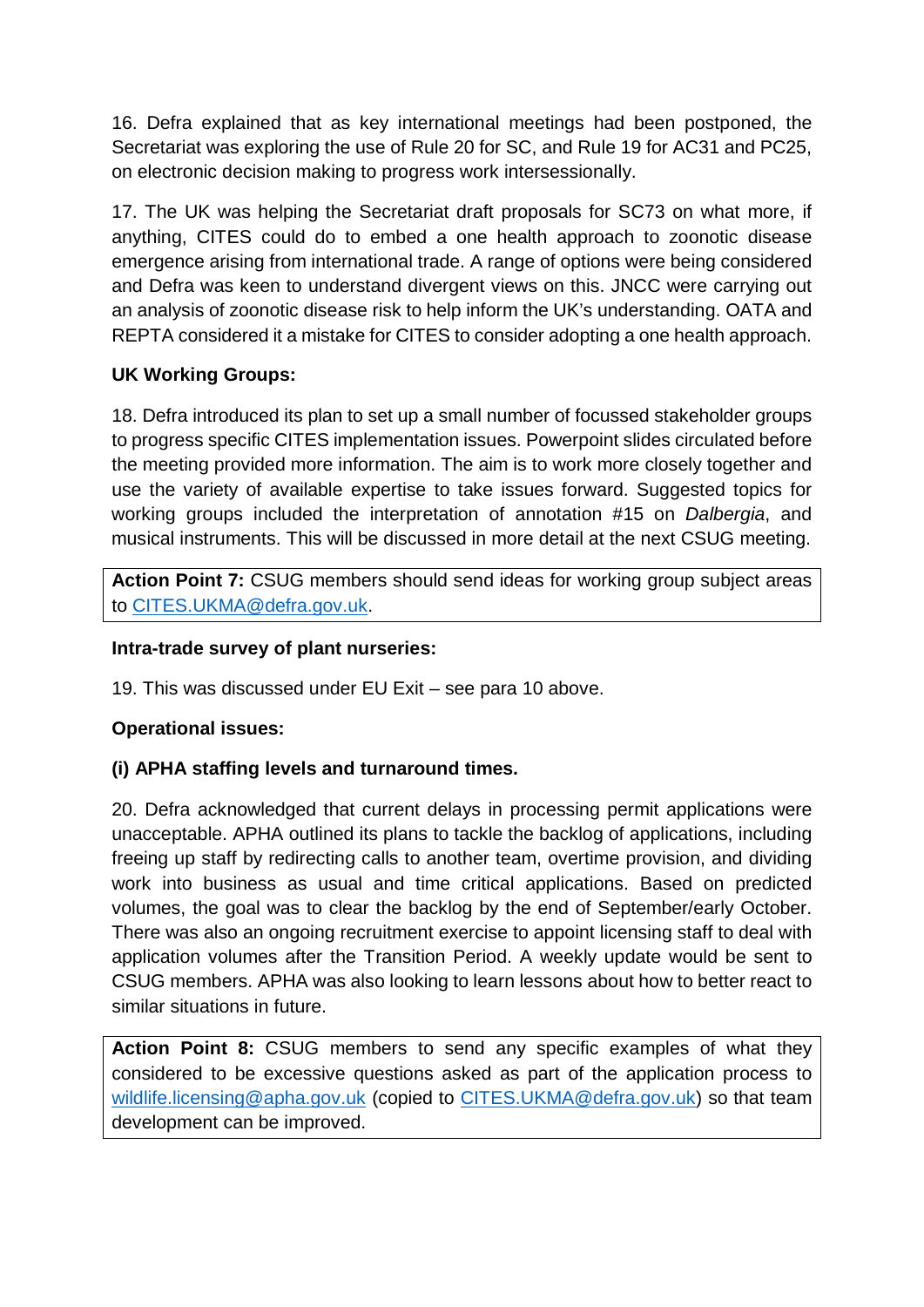21. BADA expressed concern about the different requirements of EU Member States and asked whether Defra/APHA could provide any guidance on this.

**Action Point 9:** Defra/APHA to look into the possibility of providing Member States' Management Authority contact information or information on their respective permitting requirements. [**Update:** *Having considered the request, we don't have the capacity to be responsible for keeping this information up to date and so risk providing inaccurate advice to traders of the CITES requirements of EU Member States. The CITES and EU CITES webpages contain a considerable amount of helpful information*:

- Member State Management Authority details;

- Practical information on the EU implementation of CITES (see 'Practical Information' tab);

- Table of EU CITES designated ports.

*If you have, or are aware of, any particular issue with a case or Management Authority, please let us know at* CITES.UKMA@defra.gov.uk *as we may be able to assist*. **Completed.**]

# **(ii) Petition to increase the size of App I/Annex A tortoises requiring microchips.**

22. The Tortoise Protection Group is concerned about UK policy that tortoises with a plastron length of 60mm or above must be microchipped before they can be issued with an Article 10 certificate. REPTA noted previous advice that tortoises could be microchipped at 6cm but had to be microchipped at 10cm.

23. APHA explained that the decision to reduce the plastron length from 100mm to 60mm when smaller microchips became available was made on the basis of research at the time which showed that fitting mini-microchips had no negative impact on animals' health. However, as the decision was made some years ago, APHA undertook to consult specialist vets and review the situation.

**Action Point 10:** CSUG members to forward any research on the use of minimicrochips in tortoises or other reptile specimens to wildlife.licensing@apha.gov.uk.

**Action Point 11:** APHA to review current policy on the size of tortoise requiring microchips for commercial use.

### **(iii) Criteria for referring CITES applications to Scientific Authorities.**

24. The slide pack contained information on the referral process. Traders being asked for the same information repeatedly should advise APHA. SUN explained a perception held by its members that JNCC requests too much information, particularly on the husbandry of species not listed in Appendix I.

**Action Point 12:** SUN and Defra to discuss this separately.